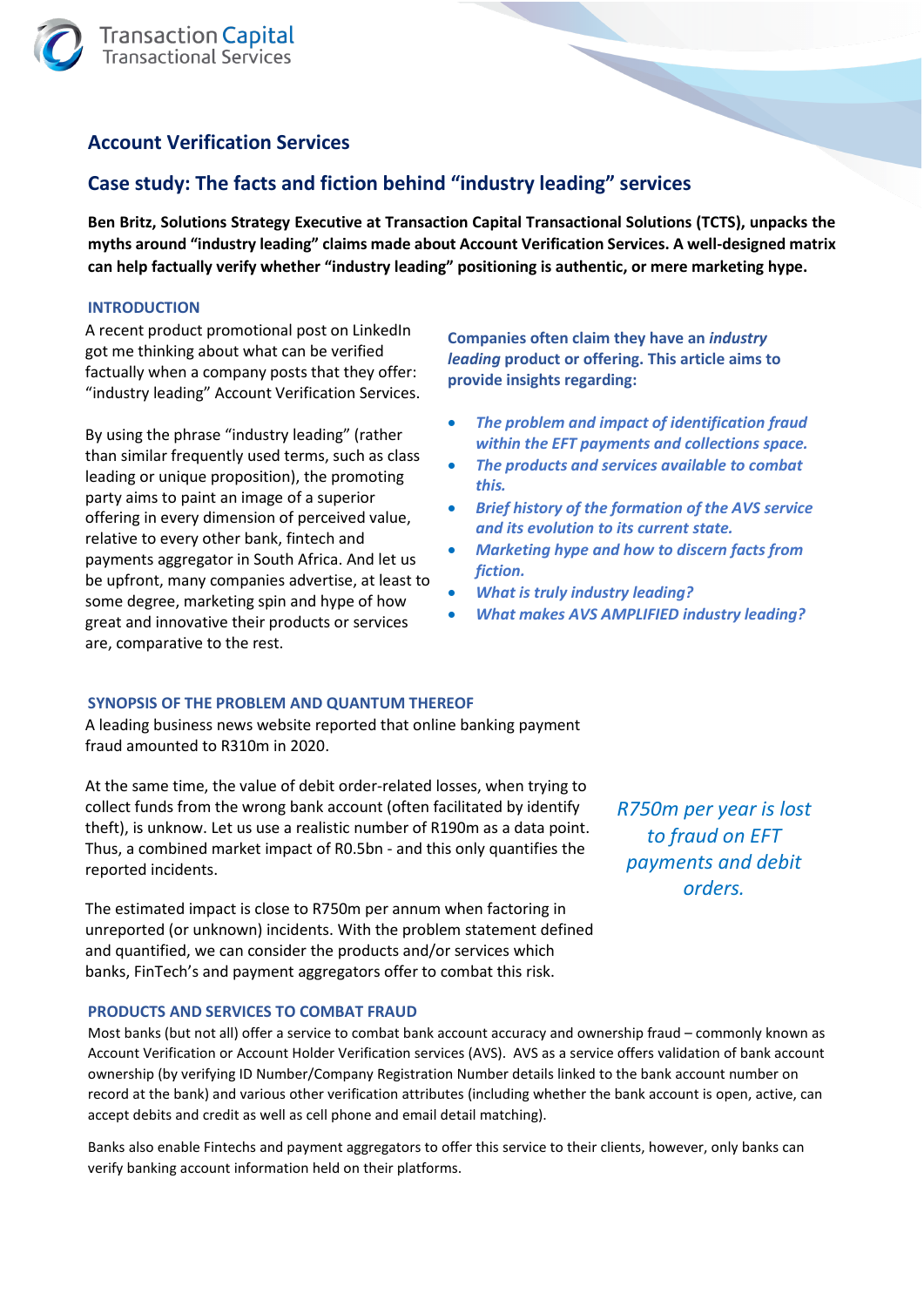

#### **HOW DID AVS ORIGINATE AND EVOLVE?**

Initially, Bank Account Validations were performed manually by banks and at great cost to end users. This service was used by companies who needed to perform extra validation on banking details provided to them usually for high value payments. Given that this was a manual process, turnaround times were slow, and the service limited to banks validating only those accounts which they held i.e. "On-Us transactions" only.

In more recent years we experienced the emergence of AVS (Account Holder verification Services) which is an upgrade to the manual "Account Validation" processes previously facilitated by the banks. AVS brought with it the added benefit of end users being able to electronically submit verification requests to their acquiring banks using various online or integrated channels (batch or real-time) to verify a broader range of account attributes and account holder details with the purpose of reducing fraudulent transactions due to identity theft.

The AVS service is accessible to all companies and merely provides an ability to confirm whether the data the company has on record matches what the bank has on record. It is assumed that if it matches there is a higher probability of accuracy and integrity.

The question that therefore arises is what is considered Industry leading when laying claim to the phrase?

# **"INDUSTRY LEADING" – MARKETING HYPE OR SUBSTANTIATED POSITIONING?**

To validate fact versus hype contained in promotional messaging, we must determine how the average person/company would evaluate the accuracy of such a statement. The obvious solution would be to craft a basic guideline (or fact checker) matrix.

| <b>Differentiation</b><br><b>Matrix</b>      | <b>Current</b><br><b>Differentiation</b> | <b>Commentary and Insights</b>                                                                                          | <b>Primary Inhibitor or</b><br><b>Enabler</b>                                                                                        |
|----------------------------------------------|------------------------------------------|-------------------------------------------------------------------------------------------------------------------------|--------------------------------------------------------------------------------------------------------------------------------------|
| <b>Functional</b><br><b>Differentiation</b>  | $\boldsymbol{\mathsf{x}}$                | Regulated function points to<br>ensure interbank operability.<br>Identical for all participants.                        | AVS only offers Yes or No<br>indicators, not actual<br>information.                                                                  |
| Cost<br><b>Differentiation</b>               |                                          | Everyone can differentiate on<br>pricing. Some use it as a loss<br>leader.                                              | Interbank related costs drive<br>price points for all payers.                                                                        |
| <b>Channel</b><br><b>Differentiation</b>     | ?                                        | Various input and output<br>channels, with different<br>touchpoints. All can offer this<br>including inter-operability. | Online, SFTP, API, Batch &<br><b>Business Process Outsourcing.</b>                                                                   |
| <b>Performance</b><br><b>Differentiation</b> | $\boldsymbol{\mathsf{x}}$                | Regulated SLAs for real time<br>(120sec) and batch (120min)<br>processing standards.                                    | Other than channel;<br>performance and stability,<br>true differentiation not<br>possible as it is dependent on<br>individual banks. |
| <b>Customer</b><br><b>Support</b>            |                                          | All companies can differentiate on<br>this.                                                                             | Unless validated, industry<br>leading remains subjective                                                                             |

#### **Refer to the simplified fact checker matrix to evaluate the generic AVS offering:**

The matrix illustrates the risk of hype verses fact contained in the term "industry leading," due to the limited scope for differentiation in this space. Each market participant delivers a set of standard outputs which have been pre-defined by Bankserv (on behalf of participating banks).